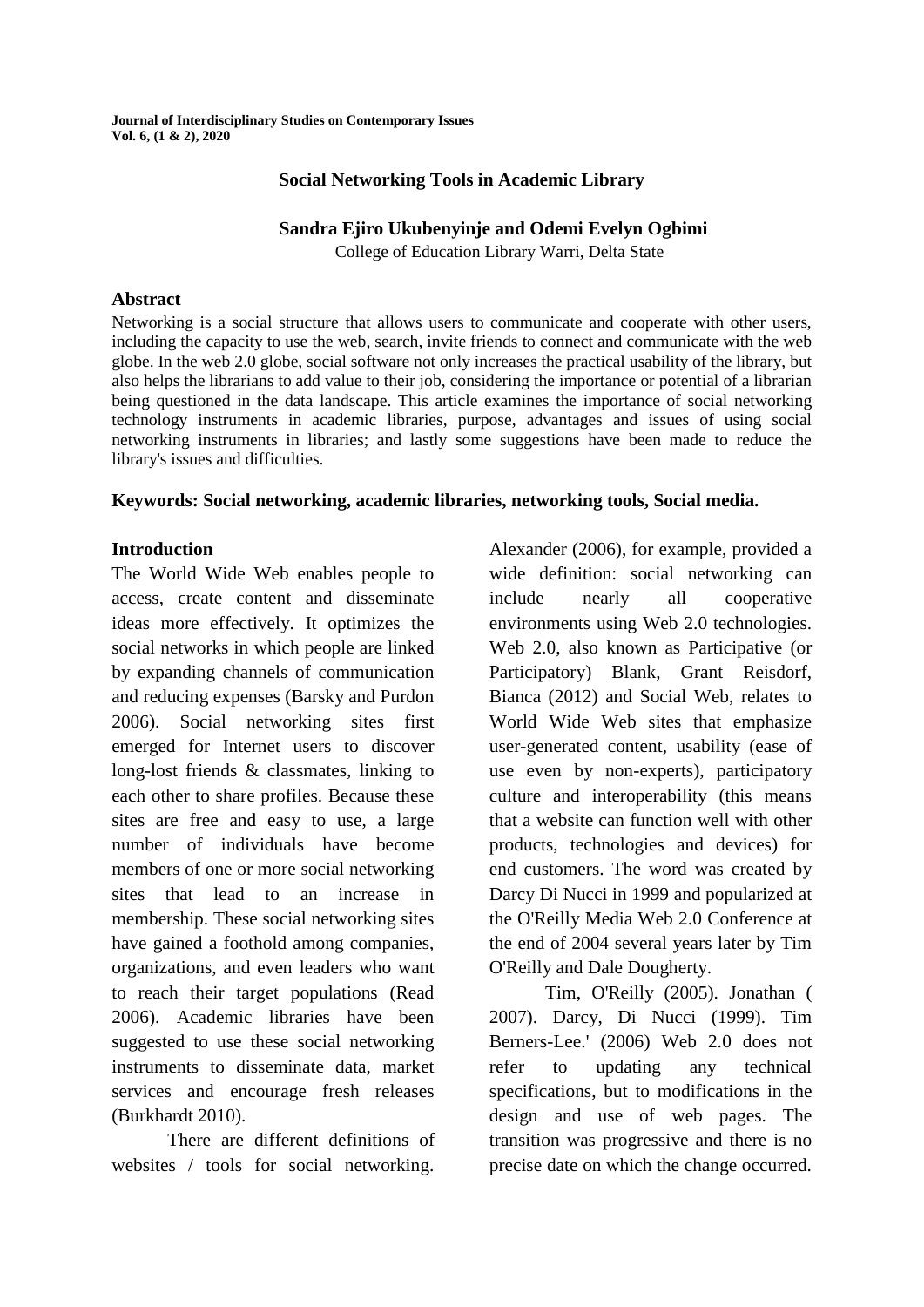A Web 2.0 website may allow consumers to communicate and cooperate as usergenerated content creators in a virtual community in a social media dialogue, as opposed to the first generation of Web 1.0 era websites where individuals were restricted to passive content viewing. Examples of Web 2.0 characteristics include social networking sites and social media sites (e.g. Facebook), blogs, wikis, folksonomies(' tagging' websites and keywords), video sharing sites (e.g. YouTube), hosting services, internet apps(' apps'), cooperative consumer platforms, and mash-up apps. World Wide Web inventor Tim Berners-Lee, who defines the word as jargon, has questioned whether Web 2.0 is substantially distinct from previous Web technologies, Lee-Berners (2005). On the other hand, Berners-Lee, Tim; James Hendler; Ora Lassila (2001) by Berners-Lee created the term Semantic Web (sometimes referred to as Web 3.0) to refer to a web of information where the meaning could be processed by pcs. Web 2.0 systems pledge to encourage client cooperation and create fresh alternatives to satisfy the evolving society's requirements (Chu & Kennedy 2011; Chu, Chan and Tiwari in the media ; Glassman & Kang 2011). Web 2.0 offers a fresh way of using the internet for interactive reasons instead of referring to a fresh standard or natural progression in the growth of Web systems (Murray 2008). These instruments include blogs, wikis, RSS, podcasting, social bookmarking, social networking, feeds, and Google utilities (Churchill 2007).

Social networking tools enable users to share interests and interact with others Barsky and Purdon (2006) clarify that pages of social networking collect membership information, store user

profiles and share them. These websites are free and enable users in the form of pictures, music, and videos to readily generate personal pages filled with information. Such websites operate as a social network, as members can share internet pages with friends and find fresh friends with comparable interests. Blogs have also been seen as a type of social networking as blogs that promote social connections (Taylor-Smith & Lindner 2009). Wikis, blogs, chat rooms, instant messengers, message boards and social bookmarking are Web 2.0 technology apps that have been used to promote communication between employees and are therefore known as social networking tools (Jones & Conceicao 2008). It should be observed that while websites such as YouTube and Flickr enable users to build profiles and share links, they are recognized rather than social networking as sharing videos and pictures (Hoffman 2009).

While social media use has been suggested to be all about sharing, learning, conversation and providing (Burkhardt 2010), sites like Flickr and YouTube focus on content sharing with restricted potential for social networking. Slide sharing, Issus and blogs are also instruments for content sharing with the potential for user-to-user discussions. This research therefore embraced a comparatively limited definition of social networking instruments, referring to those not mainly intended for content sharing (Boyd & Ellison 2007; Burkhardt 2010; Hoffman 2009).

Purpose of using social networking toolswere supposedly used for marketing and advertising, improving reference facilities, and sharing knowledge among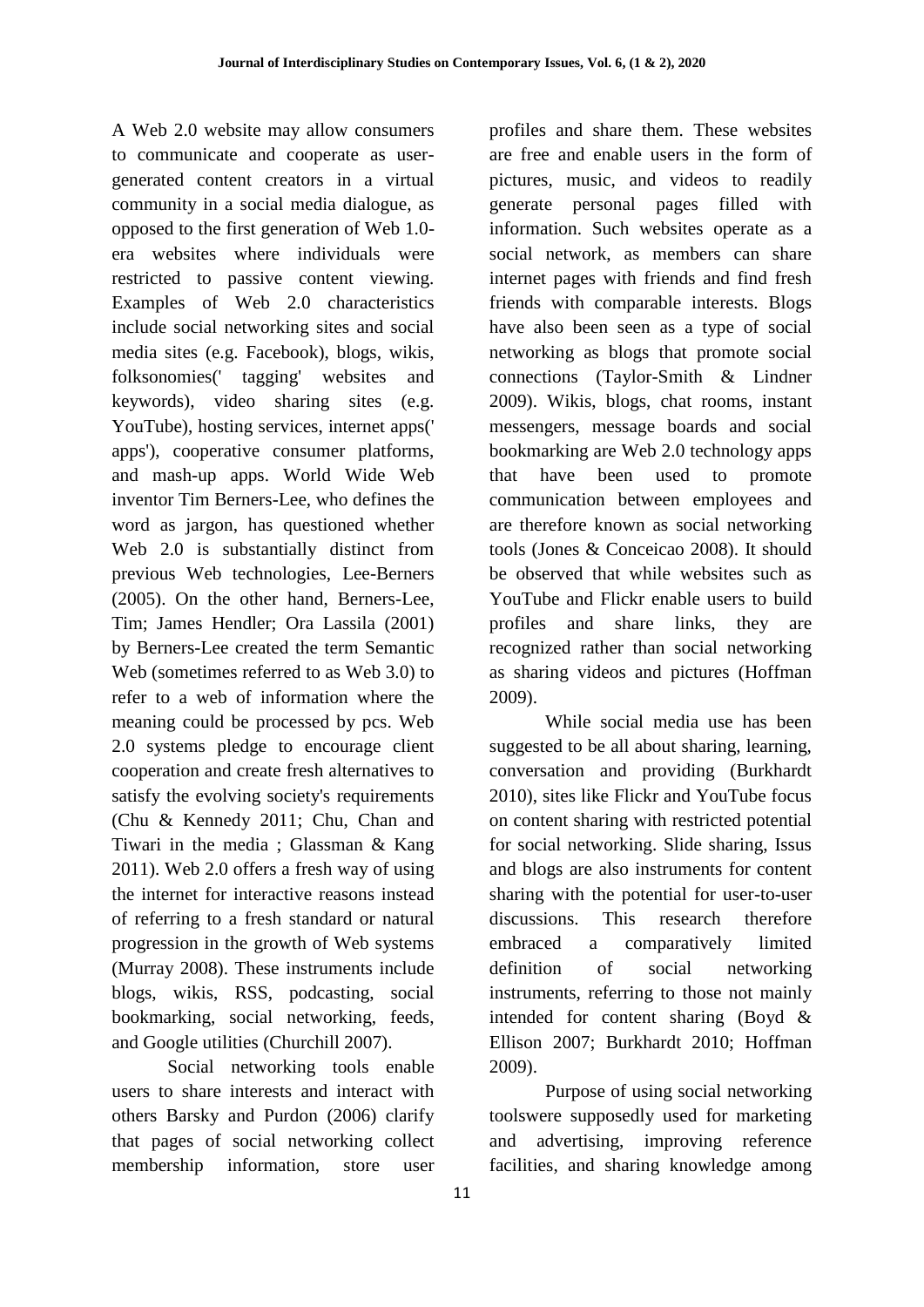employees for the purposes of using social networking tools within the operational definition of this study. Participants have been found to use Facebook and Twitter for marketing, while prior study has shown that libraries are indifferent to Facebook marketing (Charnigo & Barnett-Ellis 2007). It has been reported that instant messaging has been used to handle inquiry-related services and internal communication with employees. This tool has been demonstrated to improve the social presence of customers and promote a feeling of connection not supplied by emails and standard Web 1.0 websites (Boulos & Wheelert 2007). It is reported that wikis were also used to manage requests and frequently requested questions (FAQ), which is compatible with Chu's previous results (2009) that wikis facilitated communication between librarians and users. Wikis were also used for information generation, capture, sharing, and transfer (Chu 2008).

## **Using social networking instruments in libraries**

Study in the mid-2000s demonstrates that most U.S. library managers and the general public did not believe libraries played a part in social networking (De Rosa et al. 2007). Libraries ' emphasis on teaching was considered inappropriate with the nature of social networking, and issues were raised about time and money spent on social networking instruments. Using Facebook and MySpace (Chu & Nalani-Meulemans 2008) has proved the potential of using social networking in libraries. Through profiles showing a standardized identity, Facebook and MySpace were discovered to be useful in the social visibility of libraries. It was also discovered that MySpace enabled various

12

librarians to contribute expertise and data, keep a profile together and encourage fresh collections of libraries. Librarians proposed that Facebook could provide library facilities and interact with customers (Charnigo & Barnett-Ellis 2007). Facebook was used to provide guidance, library tours and facilities promotion (Graham, Faix, & Hartman 2009).

This library has also discovered that Facebook has helped peers get closer and understand each other better personally. While social networking websites appear to have library advantages, their use was not omnipresent, partially due to the perceived constraints of librarians in their ability to set up profiles and maintenance time (Hendrix et al. 2009). While Facebook's adoption by public libraries has also been dissuaded by council choices prohibiting its use (e.g., Lowe, 2008), the absence of public interest in the involvement of libraries in social networking instruments has also been observed as a discouraging factor in government libraries ' use of Facebook (De Rosa et al. 2007).

This seems to be a relevant factor since it has been discovered that involvement in social networking websites depends on subjective standards and social identity (Cheung & Lee 2010). Students were shown not to be particularly willing to interact with teachers on Facebook or MySpace (Chu & Nalani-Meulemans 2008) when it comes to educational reasons, and they preferred email as it is considered to be more reliable. Students reported feeling more comfortable and interested in using social networking instruments to interact with individuals they considered to be friends, which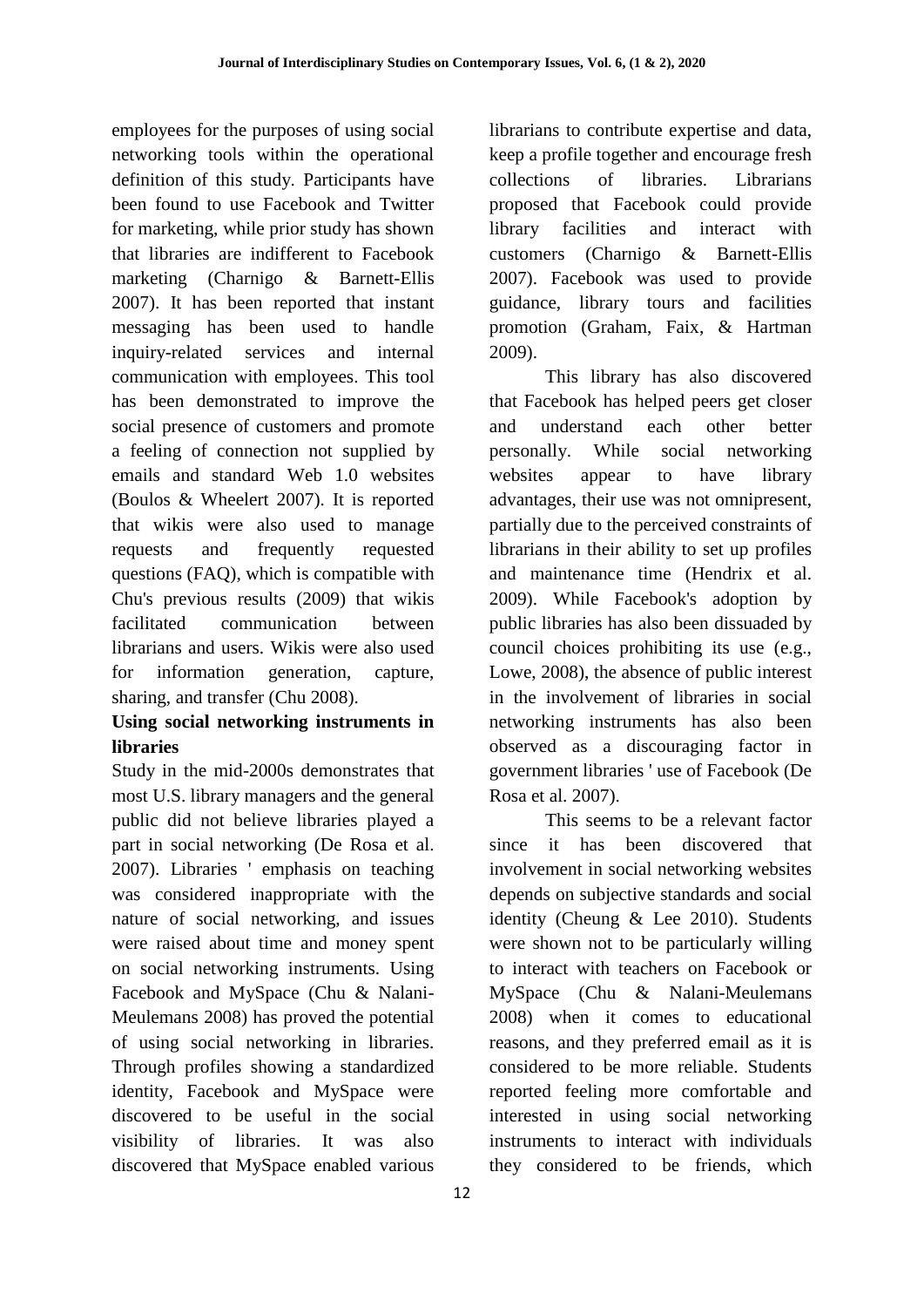probably would not include librarians. Some college learners also demonstrated adverse emotions about librarians using Facebook and MySpace as outreach instruments as they may infringe their feeling of private privacy (Connell 2009). It appears that it is necessary to further understand the application of social networking as a library instrument in order to pave the way to exploit its future advantages. Since only the use of Facebook and MySpace has been documented, it would also be helpful to look at the social networking instruments of librarians from a broader view. We intended to obtain a deeper understanding of the ideas of librarians while gaining a broader geographical view at the same moment.

# **Benefits from the use of social networking tools**

Benefits from the use of social networking instruments were also noted to include rapid dissemination of data through easy actions; communication and promotion; increased interaction between library and learners; and access to comments and suggestions from learners. Thus implying that the tools served a role in public relations by allowing the transmission of 'quick and direct information'. Also revealed were social networking instruments to help library employees keep up-to-date with their profession's resources and activities and find possibilities to learn new technology. It was also reported that Twitter was useful in maintaining updates for students who were active Twitter users, and little time was required to do so. The primary cost source was viewed as the extra time employees spent on studying and administering instruments for social networking. The price of monetary training was minimal, and free technology was obtained. Boulos & Wheelert (2007) had previously pointed out that the cost of cheap growth made use of these social networking instruments worthwhile. One of the respondents in this research pointed out that whether the advantages outweighed the expenses or not depended on the library's requirements and knowledge.

# **Challenges in the implementation of social networking tools in libraries**

A number of difficulties have been recognized in the use of social networking tools in libraries, the most pressing of which seems to be limits connected with insufficient time. This can be difficult because the use of social networking instruments was not given priority owing to the lack of time to learn how to use them. Another participant observed that these instruments were very technical, not allowing them to learn, explore and execute social networking instruments in the library because of the restricted moment they had. There was also some difficulty in administration. For example, since Twitter's threads and newsfeeds required personal care, they were hardly monitored by library personnel users. The surveillance of social networking instruments was generally viewed as requiring extra time and resources in the library. One challenge to address is to find a way to use these instruments without spending too much time. Associated with the restricted time available to know how to use social networking instruments, it was also considered that insufficient technology mastery was a challenge. It was considered that social networking instruments were evolving rapidly and that library users might not be able to maintain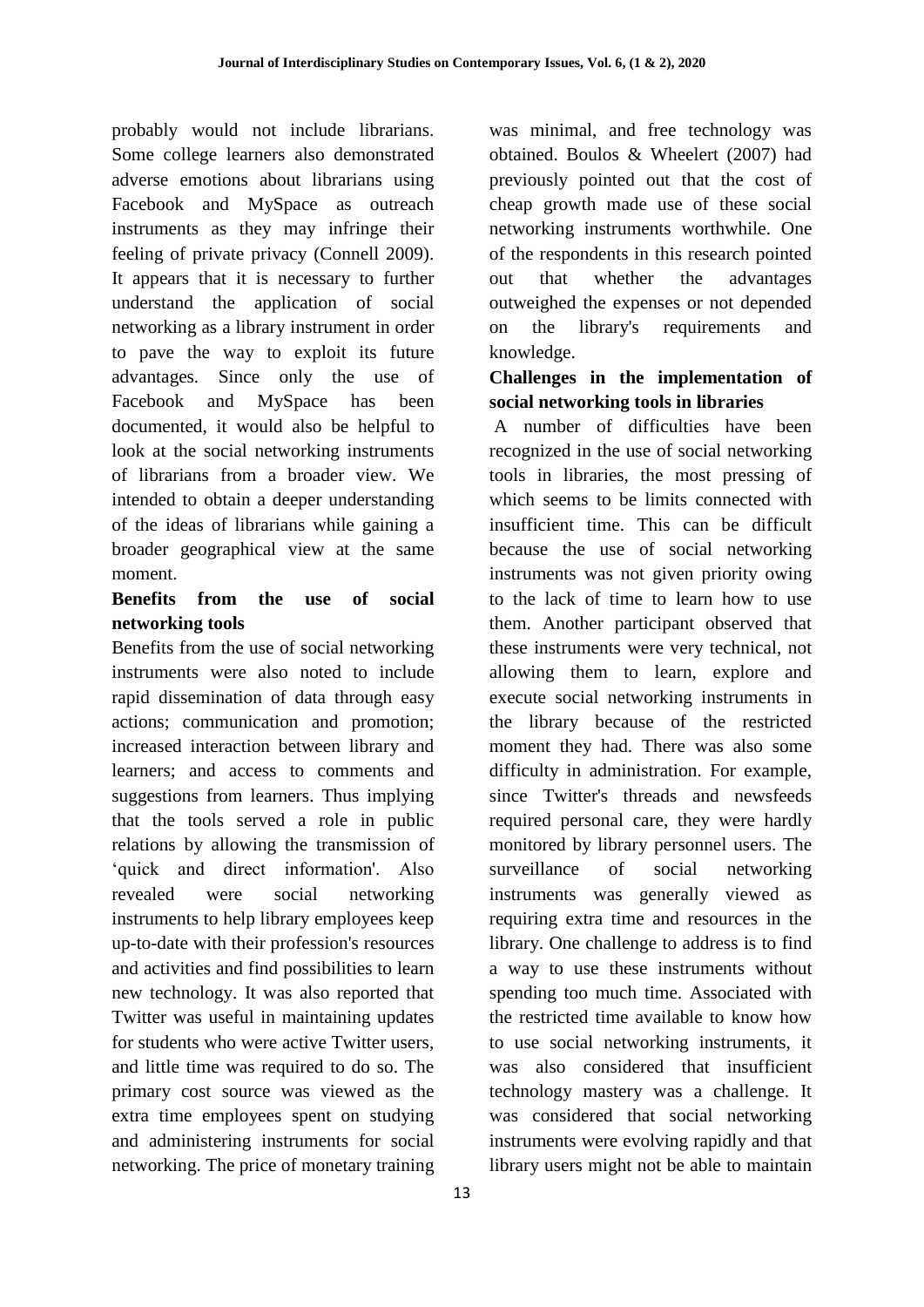up. While extra time had to be spent on mastering the technology, regular updating of the instruments can also take time. Besides time, it was also hard for the libraries' aging and shrinking employees' to follow the tools ' technological developments. In addition, some difficulties were viewed in' comprehending how each instrument worked and how to align it with its particular company model.' As a result of the ongoing evolution of social media, the process of determining which tool users could welcome movement was viewed as challenging. Such concern was recognized in a previous research in which libraries found it hard to recognize famous sites as the instruments continue to develop (Chu & Nalani-Meulemans 2008). Library staff's involvement in social networking instruments had also been restricted, mainly because they discovered these instruments hard to comprehend. Some departments were more prepared to use these instruments, while others were reluctant, resulting in a lack of agreement.

### **Conclusion**

This research shows that a number of academic libraries used social networking instruments. It is considered that the advantages of using these instruments outweigh the expenses claimed to be minimal, if not none. In encouraging library facilities and interacting with learners, social networking tools were considered to be useful. In addition, the instruments were also noted to be useful to communicate with inner employees. However, the application by library employees of these instruments was discovered to be challenged by a restricted amount of time and the employees considered inadequacy to maintain pace

with technology development. Training was discovered to be insufficient for employee users, and this suggests a component that needs to be resolved by organizations that plan to efficiently launch social networking platforms. A number of libraries that did not use these instruments stated plans to embrace them in the future, depending on the library users ' reaction. The experiences of librarians in using social networking instruments that can provide a helpful foundation for library employees and practitioners considering the option of adopting social networking as part of their scheme. The social networking tools phenomenon is probable to continue to evolve quickly. As this happens, libraries form one group that can also profit from the changing use of these instruments.

## **References**

- Alexander, B. (2006). A New Wave of Innovation for Teaching and Learning? Educause Review 41 (2):32-44.
- Arrington, M. (2006). Introducing Slideshare: PowerPoint + YouTube [cited October 28, 2010. Available from http://techcrunch.com/2006/10/04/intr oducing-slideshare-power-pointyoutube/.
- Barsky, E. and M. Purdon. (2006). Introducing Web 2.0: social networking and social bookmarking for health librarians. Journal of the Canadian Health Libraries Association (JCHLA) 27 (3):65-67.
- Berners-Lee, Tim; James Hendler; Ora Lassila (2001). "The Semantic Web". Scientific American. .
- Berners-Lee (2005) on the read/write web". BBC News Blank, Grant;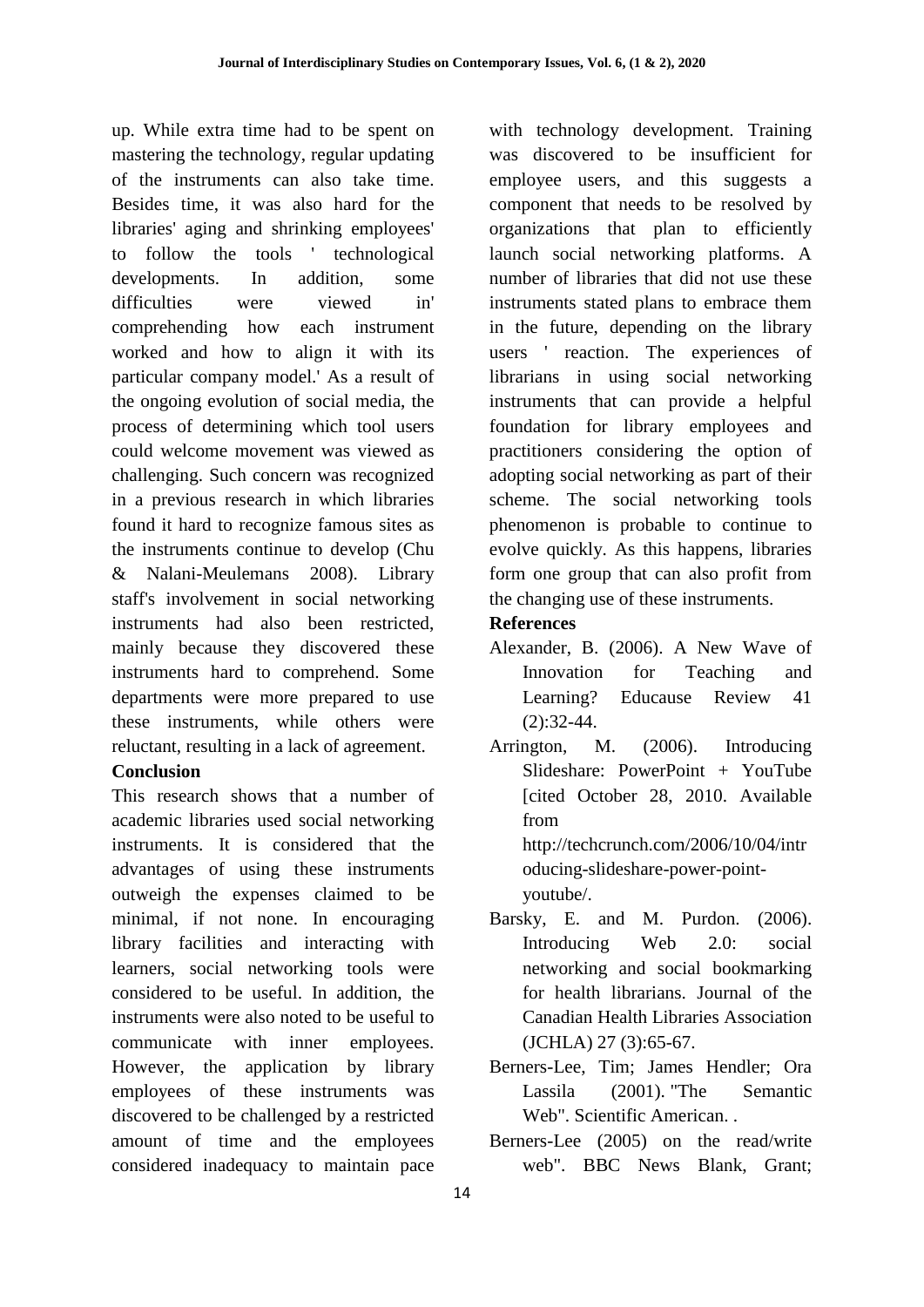Reisdorf, Bianca (2012-05-01). "The Participatory Web". Information. 15. doi:10.1080/1

369118X.2012.665935

- Blood, R. (2000). Weblogs: A history and perspective.
- Boulos, M.N.K., and S. Wheelert. (2007). The emerging Web 2.0 social software: an enabling suite of sociable technologies in health and healthcare education. Health Information and Libraries Journal 24:2-23.
- Boyd, D. M., and N. B. Ellison. (2007). Social network sites: Definition, history, and scholarship. Journal of Computer-Mediated Communication 13 (1).
- Burkhardt, A. (2010). Social media: A guide for college and university libraries. College & Research Libraries News 71 (1):10-24.
- Buroughs, B. (2010). Social networking websites and voter turnout. Dissertation, Public Policy and Policy Management, Georgetown University, District of Columbia.
- Charnigo, L. and P. Barnett-Ellis. (2007). Checking Out Facebook.com: The Impact of a Digital Trend on Academic Libraries. Information Technology & Libraries 26 (1):23-34.
- Cheung, C.M.K., and M.K.O. Lee. (2010). A theoretical model of intentional social action in online social networks. Decision Support Systems 49 (1):24- 30.
- Chu, M., and Y. Nalani-Meulemans. (2008). The Problems and Potential of MySpace and Facebook Usage in Academic Libraries. Internet Reference Services Quarterly 13  $(1):69-85.$
- Chu, S.K.W. (2008). TWiki for knowledge

building and management. Online Information Review 32 (6):745-758.

- Chu, S.K.W. (2009). Using wikis in academic libraries. Journal of Academic Librarianship 35 (2):170- 176.
- Chung, K.S.K., and L. Hossain. (2010). Towards a social network model for understanding information and communication technology use for general practitioners in rural Australia. Computers in Human Behavior 26 (4):562-571.
- Chu, S.K.W. and D. Kennedy. (2011). Using online collaborative tools for groups to co-construct knowledge. Online Information Review 35 (4): 581-597.
- Chu, S.K.W. & Du, H. (2013). Social networking tools for academic libraries. Journal of librarianship & information science, 45(1), 64-75.
- Churchill, D. (2007). Web 2.0 and possibilities for educational applications. Educational Technology 47(2): 24-29.
- Connell, R.S. (2009). Academic Libraries, Facebook and MySpace, and Student Outreach: A Survey of Student Opinion. portal: Libraries & the Academy 9 (1):25-36.
- Cunningham, W. (2003). Correspondence on the Etymology of Wiki [cited October 28, 2010. Available from http://c2.com/doc/etymology.html.
- De Rosa, C., J. Cantrell, A. Havens, J. Hawk, L. Jenkins, B. Gauder, R. Limes, and D. Cellentani. (2007). Sharing, privacy, and trust in our networked world: A report to the OCLC Membership. Dublin, OH: OCLC Online Computer Library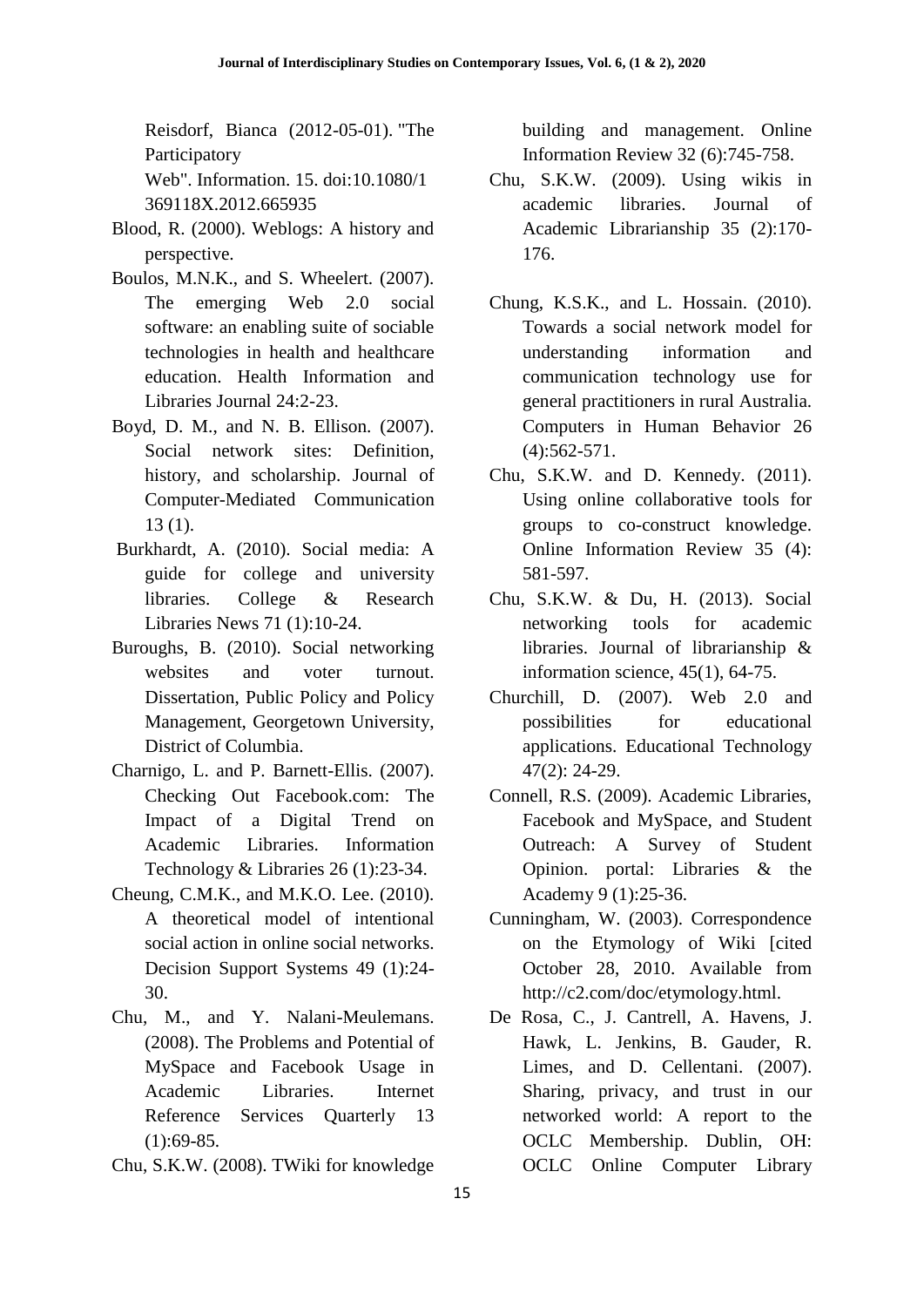Center.

- DiNucci, Darcy (1999). "Fragmented Future" (PDF). Print. 53 (4): 32.
- Dwyer, C., S. Hiltz, and K. Passerini. (2007). Trust and privacy concern within social networking sites: a comparison of Facebook and MySpace. Paper read at Americas Conference on Information Systems, at Keystone, CL.
- Fulk, J., J. Schmitz, and C. Steinfield. (1990). A social influence model of technology use. In Organizations and communication technology, edited by J. Fulk and C. Steinfield. Newbury Park, CA: Sage.
- Glassman, M. and M.J. Kang. (2011). The logic of wikis: The possibilities of the Web 2.0 classroom. Computer Supported Collaborative Learning 6(1): 93-112.
- Graham, Paul (2005). "Web 2.0". Retrieved 2006-08-02. I first heard the phrase 'Web 2.0' in the name of the Web 2.0 conference in 2004.
- Graham, J.M., A. Faix, and L. Hartman. (2009). Crashing the Facebook party: One library's experiences in the students' domain. Library Review 58 (3):228-236.
- Hendrix, D., D. Chiarella, L. Hasman, S. Murphy, and M. L. Zafron. (2009). Use of Facebook in academic health sciences libraries. Journal of the Medical Library Association 97  $(1):44-47.$
- Hoffman, E. S. (2009). Evaluating social networking tools for distance learning. In Technology, Colleges and Community Worldwide Online Conference. Honolulu, HI.
- Homans, G. (1974). Social Behaviour: It's Elementary Forms. 2nd ed. New

York: Harcourt Brace Jovanovich. International Council for Open and Distance Education (ICDE). (2009). Global trends in higher education, adult and distance learning. ICDE Environmental Scan.

- Jones, B.E., and S.C.O. Conceicao. (2008). Can social networking tools foster informal learning? In the 24th Annual conference on distance teaching and learning. Madison, Wisconsin.
- Lowe, S. (2008). MySpace, Facebook banned at the library. Southbend Tribune, 15 March 2008.
- McLean, R., Richards, B. H., and J.I. Wardman. (2007). The effect of Web 2.0 on the future of medical practice and education: Darwikinian evolution or folksonomic revolution? Medical Journal of Australia 187 (3): 174-177.
- Murray, P. (2008). Web 2.0 and social technologies: what might they offer for the future of health informatics? Retrieved November 20, 2008, from http://hcro.enigma.

co.nz/website/index.

FM?fuseaction=articledisplay&Featur  $eID = 010608$ .

- News-Press Release: Microsoft Launches MSN Messenger Service. (1999). In Microsoft News Center.
- O'Reilly, Tim (2005). "What Is Web 2.0".O'Reilly Network..
- Read, B. (2006). To the Chagrin of Its Clientele, Facebook Expands Its Membership. The Chronicle of Higher Education 53 (5): A35.
- Richardson, Will (2009). Blogs, Wikis, Podcasts, and Other Powerful Web Tools for Classrooms (2nd ed.). California: Corwin Press. p. 1. ISBN 978-1-4129-5972-8.